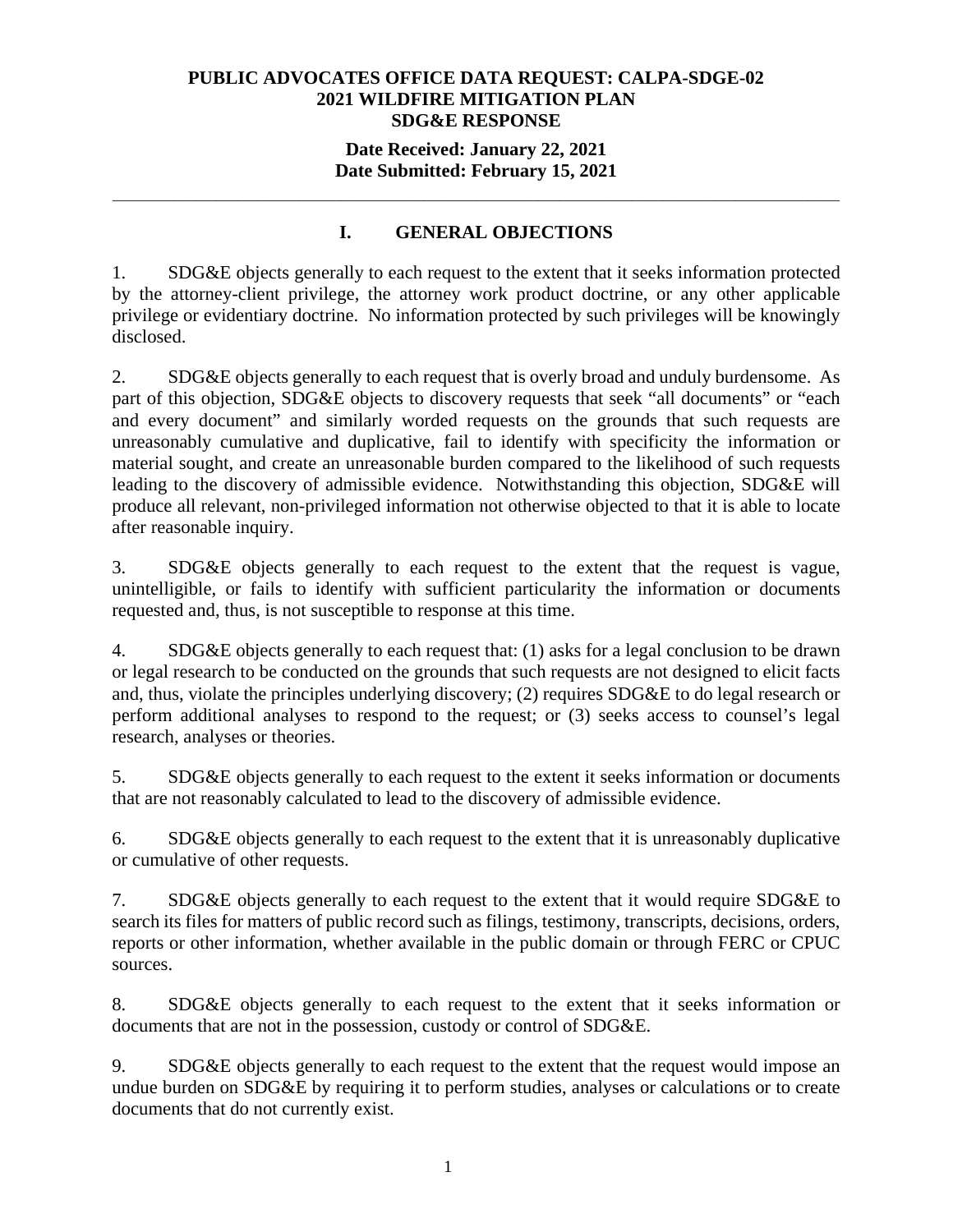### **Date Received: January 22, 2021 Date Submitted: February 15, 2021**

**\_\_\_\_\_\_\_\_\_\_\_\_\_\_\_\_\_\_\_\_\_\_\_\_\_\_\_\_\_\_\_\_\_\_\_\_\_\_\_\_\_\_\_\_\_\_\_\_\_\_\_\_\_\_\_\_\_\_\_\_\_\_\_\_\_\_\_\_\_\_** 

10. SDG&E objects generally to each request that calls for information that contains trade secrets, is privileged or otherwise entitled to confidential protection by reference to statutory protection. SDG&E objects to providing such information absent an appropriate protective order.

### **II. EXPRESS RESERVATIONS**

1. No response, objection, limitation or lack thereof, set forth in these responses and objections shall be deemed an admission or representation by SDG&E as to the existence or nonexistence of the requested information or that any such information is relevant or admissible.

2. SDG&E reserves the right to modify or supplement its responses and objections to each request, and the provision of any information pursuant to any request is not a waiver of that right.

3. SDG&E reserves the right to rely, at any time, upon subsequently discovered information.

4. These responses are made solely for the purpose of this proceeding and for no other purpose.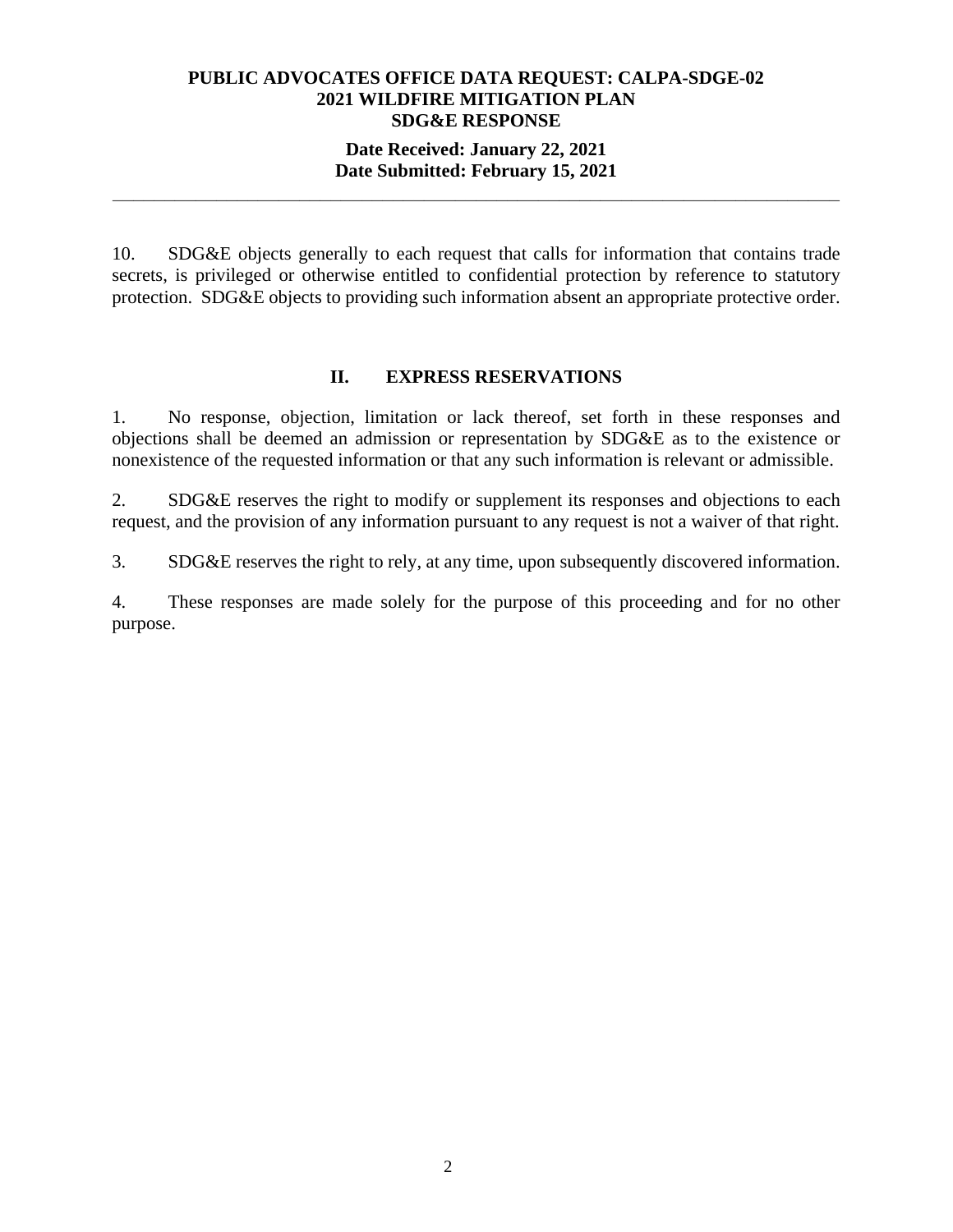#### **Date Received: January 22, 2021 Date Submitted: February 15, 2021**

**\_\_\_\_\_\_\_\_\_\_\_\_\_\_\_\_\_\_\_\_\_\_\_\_\_\_\_\_\_\_\_\_\_\_\_\_\_\_\_\_\_\_\_\_\_\_\_\_\_\_\_\_\_\_\_\_\_\_\_\_\_\_\_\_\_\_\_\_\_\_** 

## **III. RESPONSES**

As this data request relates to SDG&E's Wildfire Mitigation Plan (WMP), which sets forth programs and initiatives that are generally focused in the High Fire Threat District (HFTD), the information and numbers provided in response are focused on the HFTD.

## **QUESTION 1:**

a) How many SDG&E employees were qualified to perform climbing inspections of transmission towers as of January 1, 2021?

b) How many SDG&E contractors were qualified to perform climbing inspections of transmission towers as of January 1, 2021?

c) How frequently are SDG&E employee climbing inspectors of transmission towers requalified?

d) How frequently are SDG&E contractor climbing inspectors of transmission towers requalified?

e) Please respond to questions 1(a) and 1(b) with the appropriate numbers that correspond to January 1 of:

- a. 2018.
- b. 2019.
- c. 2020.

## **OBJECTION:**

SDG&E objects to this request on the grounds set forth in General Objection Nos. 2, 4, 5, and 7. Subject to the foregoing objections, SDG&E responds as follows.

#### **RESPONSE 1:**

a. SDG&E had the following number of employees qualified to perform climbing inspections of transmission towers as of January 1 of each year.

| Year | <b>Number of Employees</b> |
|------|----------------------------|
| 2021 |                            |
| 2020 |                            |
| 2019 | 13                         |
| 2018 |                            |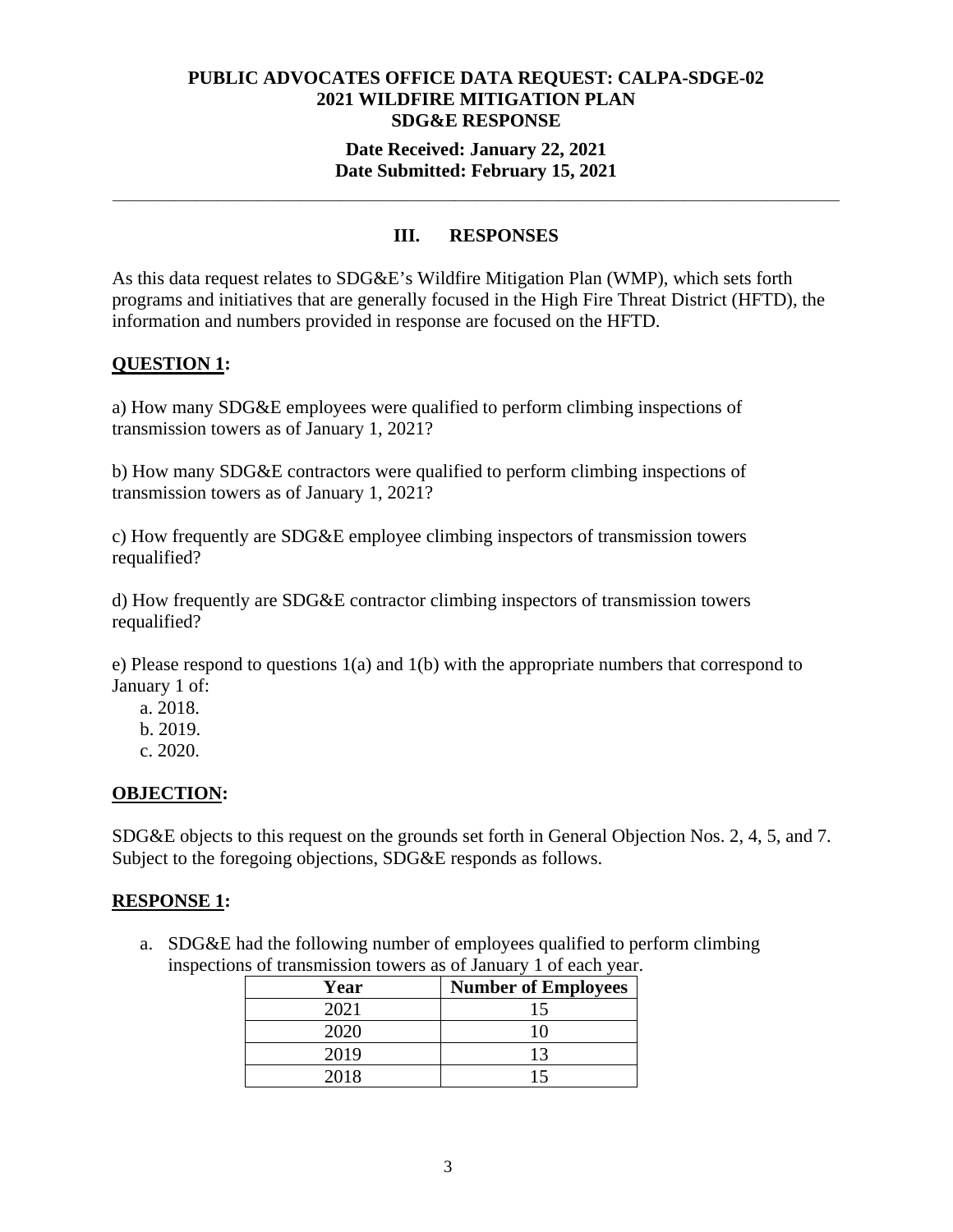## **Date Received: January 22, 2021 Date Submitted: February 15, 2021**

**\_\_\_\_\_\_\_\_\_\_\_\_\_\_\_\_\_\_\_\_\_\_\_\_\_\_\_\_\_\_\_\_\_\_\_\_\_\_\_\_\_\_\_\_\_\_\_\_\_\_\_\_\_\_\_\_\_\_\_\_\_\_\_\_\_\_\_\_\_\_** 

- b. From January 1, 2018 through January 1, 2021, no SDG&E contractors were qualified to perform climbing inspections of transmission towers.
- c. SDG&E employees are requalified to perform climbing inspections of transmission towers annually.
- d. SDG&E does not utilize contractors to perform climbing inspections of transmission towers.
- e. Please refer to the response to Questions 1(a) and 1(b) above.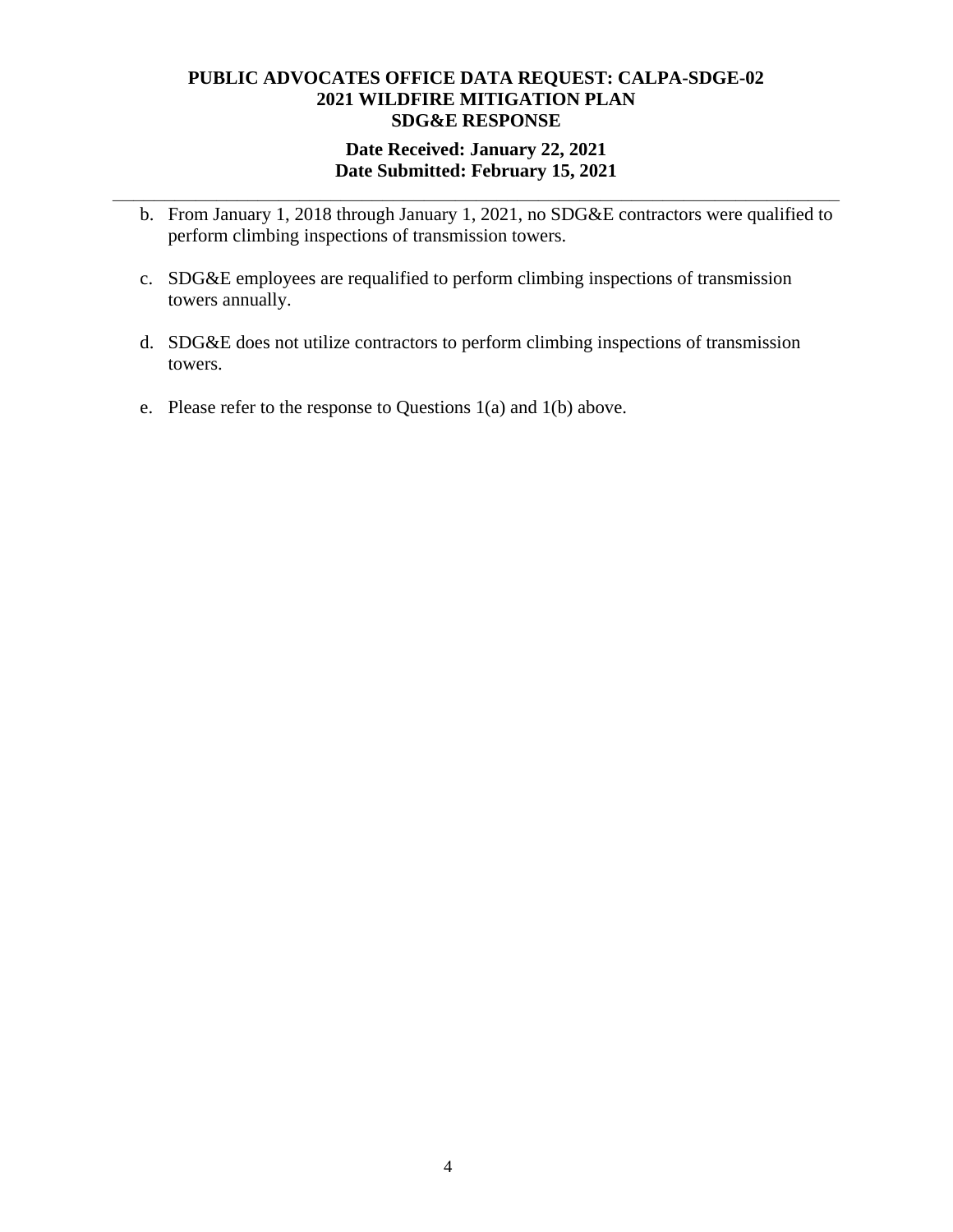## **Date Received: January 22, 2021 Date Submitted: February 15, 2021**

**\_\_\_\_\_\_\_\_\_\_\_\_\_\_\_\_\_\_\_\_\_\_\_\_\_\_\_\_\_\_\_\_\_\_\_\_\_\_\_\_\_\_\_\_\_\_\_\_\_\_\_\_\_\_\_\_\_\_\_\_\_\_\_\_\_\_\_\_\_\_** 

# **QUESTION 2:**

a) How many SDG&E employees were qualified to perform drone inspections of transmission towers as of January 1, 2021?

b) How many SDG&E contractors were qualified to perform drone inspections of transmission towers as of January 1, 2021?

c) How frequently are SDG&E employee drone inspectors of transmission towers requalified?

d) How frequently are SDG&E contractor drone inspectors of transmission towers requalified?

e) Please respond to questions 2(a) and 2(b) with the appropriate numbers that correspond to January 1 of:

i. 2018.

ii. 2019.

iii. 2020.

## **OBJECTION:**

SDG&E objects to this request on the grounds set forth in General Objection Nos. 2, 4, 5, and 7. Subject to the foregoing objections, SDG&E responds as follows.

## **RESPONSE 2:**

a. SDG&E had the following number of employees qualified to perform drone inspections of transmission towers as of January 1 of each year. The actual inspections were completed by a Qualified Electrical Worker (QEW). Please note that SDG&E did not have drone inspections in 2018 and 2019.

| Year | <b>Number of Employees</b> |
|------|----------------------------|
| 2021 |                            |
| 2020 |                            |
| 2019 | N/A                        |
| 2018 | N/A                        |

b. SDG&E had the following number of contractor crews (Remote Pilot in Command (RPIC) and visual observer) qualified to perform drone inspections of transmission towers as of January 1 of each year. The actual inspections were completed by a QEW.

| Year | <b>Number of Employees</b> |
|------|----------------------------|
| 2021 | 1 Q                        |
| 2020 | 19                         |
| 2019 |                            |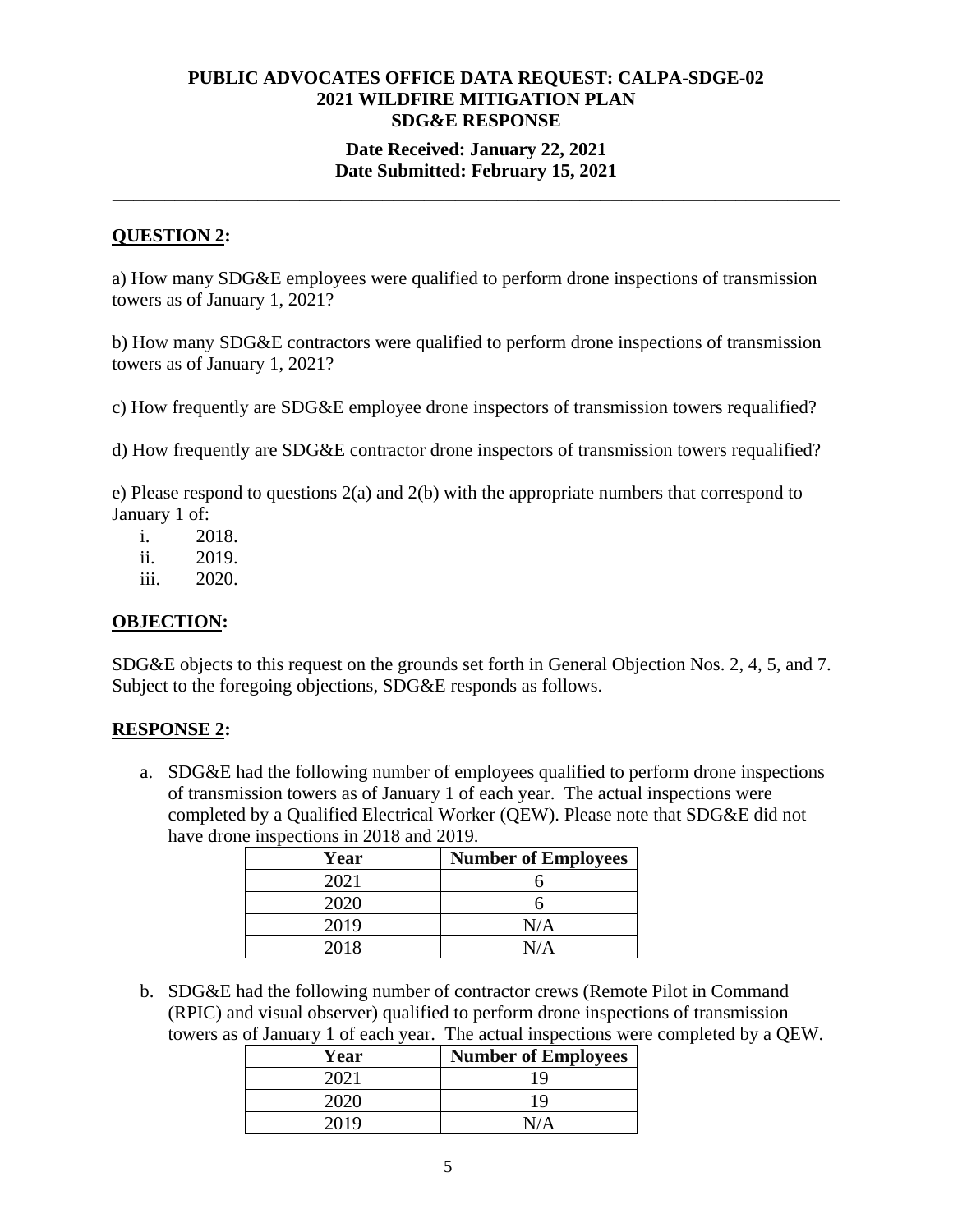#### **Date Received: January 22, 2021 Date Submitted: February 15, 2021**

- c. Drone pilots have to requalify annually and fly every 60 days to stay active.
- d. Under Federal Aviation Administration (FAA) regulations (14 Code of Federal Regulations part 107), drone pilots need to take a recurrent knowledge test every two years. SDG&E requires its drone pilots to have Transmission & Distribution (T&D) flight hours within the past 90 days or be requalified.

With each new phase, QEW inspectors need to go through new qualification process. Tier 3 HFTD inspections were Phase 1. Transmission inspections required requalification. Inspectors will need to go through new qualification process for Tier 2 HFTD inspections.

e. Please refer to the response to Questions 2(a) and 2(b) above.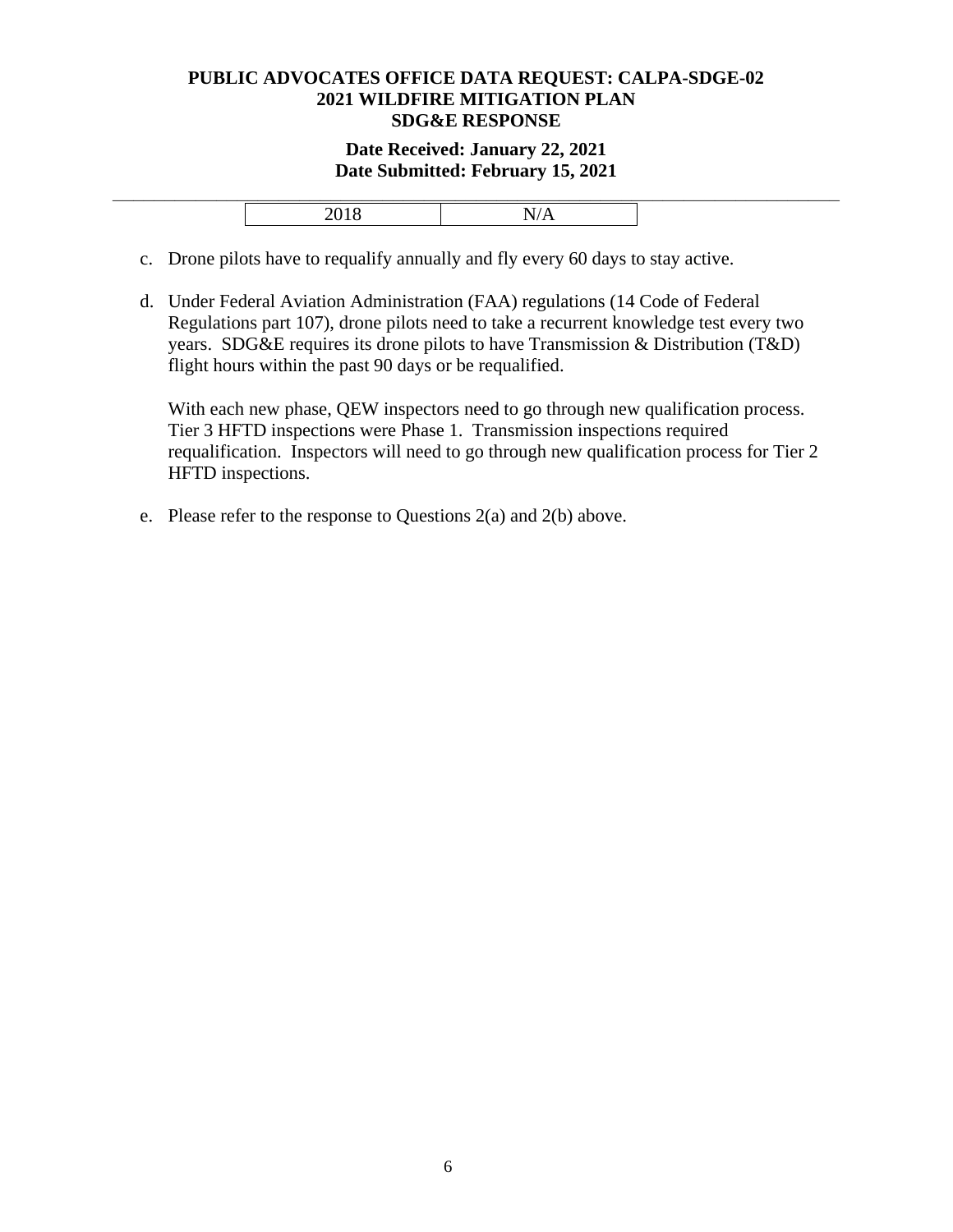## **Date Received: January 22, 2021 Date Submitted: February 15, 2021**

**\_\_\_\_\_\_\_\_\_\_\_\_\_\_\_\_\_\_\_\_\_\_\_\_\_\_\_\_\_\_\_\_\_\_\_\_\_\_\_\_\_\_\_\_\_\_\_\_\_\_\_\_\_\_\_\_\_\_\_\_\_\_\_\_\_\_\_\_\_\_** 

# **QUESTION 3:**

a) How many SDG&E employees were qualified to perform detailed ground inspections of transmission towers as of January 1, 2021?

b) How many SDG&E contractors were qualified to perform detailed ground inspections of transmission towers as of January 1, 2021?

c) How frequently are SDG&E employee detailed ground inspectors of transmission towers requalified?

d) How frequently are SDG&E contractor detailed ground inspectors of transmission towers requalified?

e) Please respond to questions 3(a) and 3(b) with the appropriate numbers that correspond to January 1 of:

- i. 2018.
- ii. 2019.
- iii. 2020.

## **OBJECTION:**

SDG&E objects to this request on the grounds set forth in General Objection Nos. 2, 4, 5, and 7. Subject to the foregoing objections, SDG&E responds as follows.

## **RESPONSE 3:**

a. SDG&E had the following number of employees qualified to perform detailed ground inspections of transmission towers as of January 1 of each year.

| Year | <b>Number of Employees</b> |
|------|----------------------------|
| 2021 | 15                         |
| 2020 |                            |
| 2019 | 13                         |
| 2018 |                            |

- b. From January 1, 2018 through January 1, 2021, no SDG&E contractors were qualified to perform detailed ground inspections of transmission towers.
- c. SDG&E employees are requalified to perform detailed ground inspections of transmission towers annually.
- d. SDG&E does not utilize contractors to perform detailed ground inspections of transmission towers.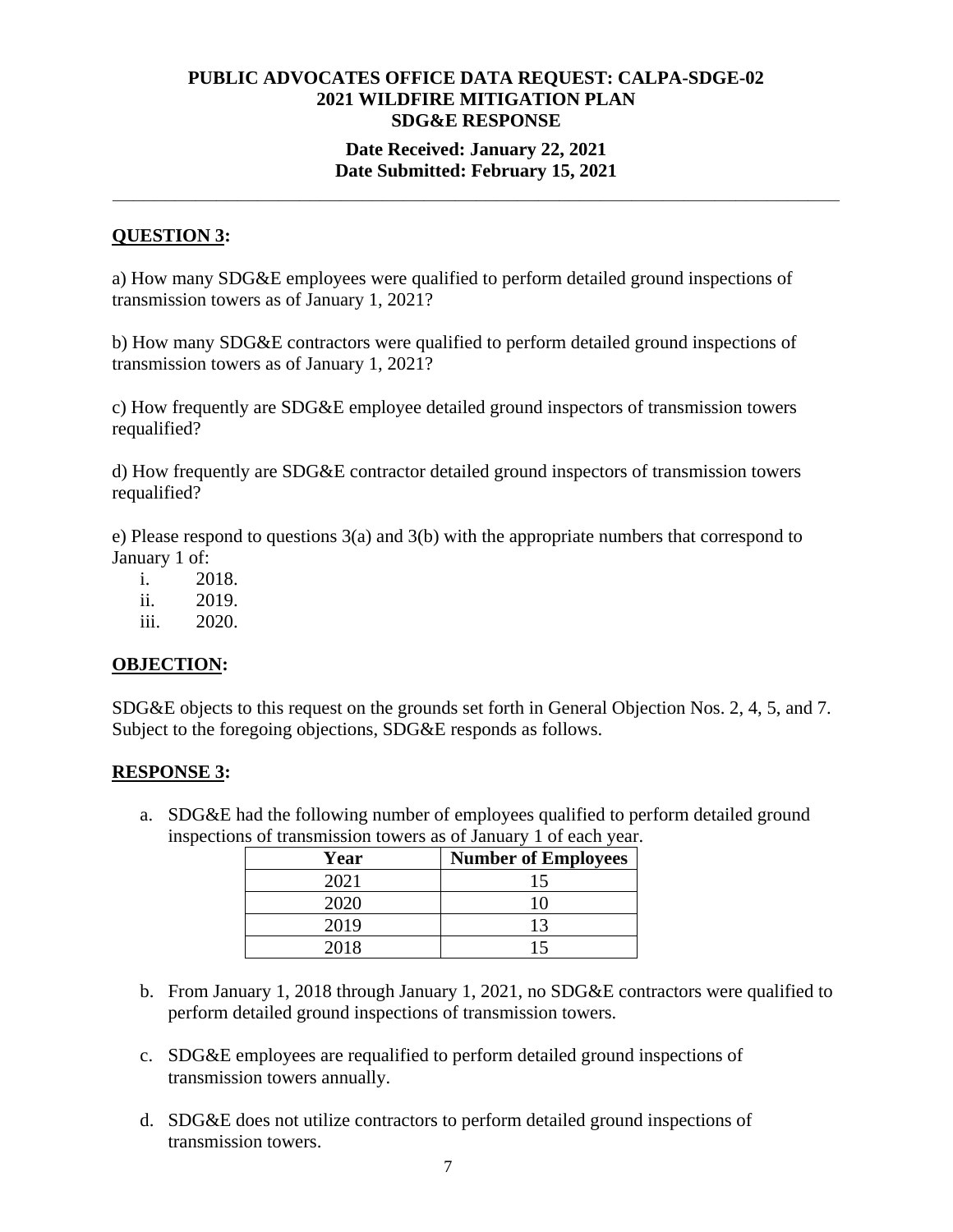# **Date Received: January 22, 2021 Date Submitted: February 15, 2021**

**\_\_\_\_\_\_\_\_\_\_\_\_\_\_\_\_\_\_\_\_\_\_\_\_\_\_\_\_\_\_\_\_\_\_\_\_\_\_\_\_\_\_\_\_\_\_\_\_\_\_\_\_\_\_\_\_\_\_\_\_\_\_\_\_\_\_\_\_\_\_** 

e. Please refer to the response to Questions 3(a) and 3(b) above.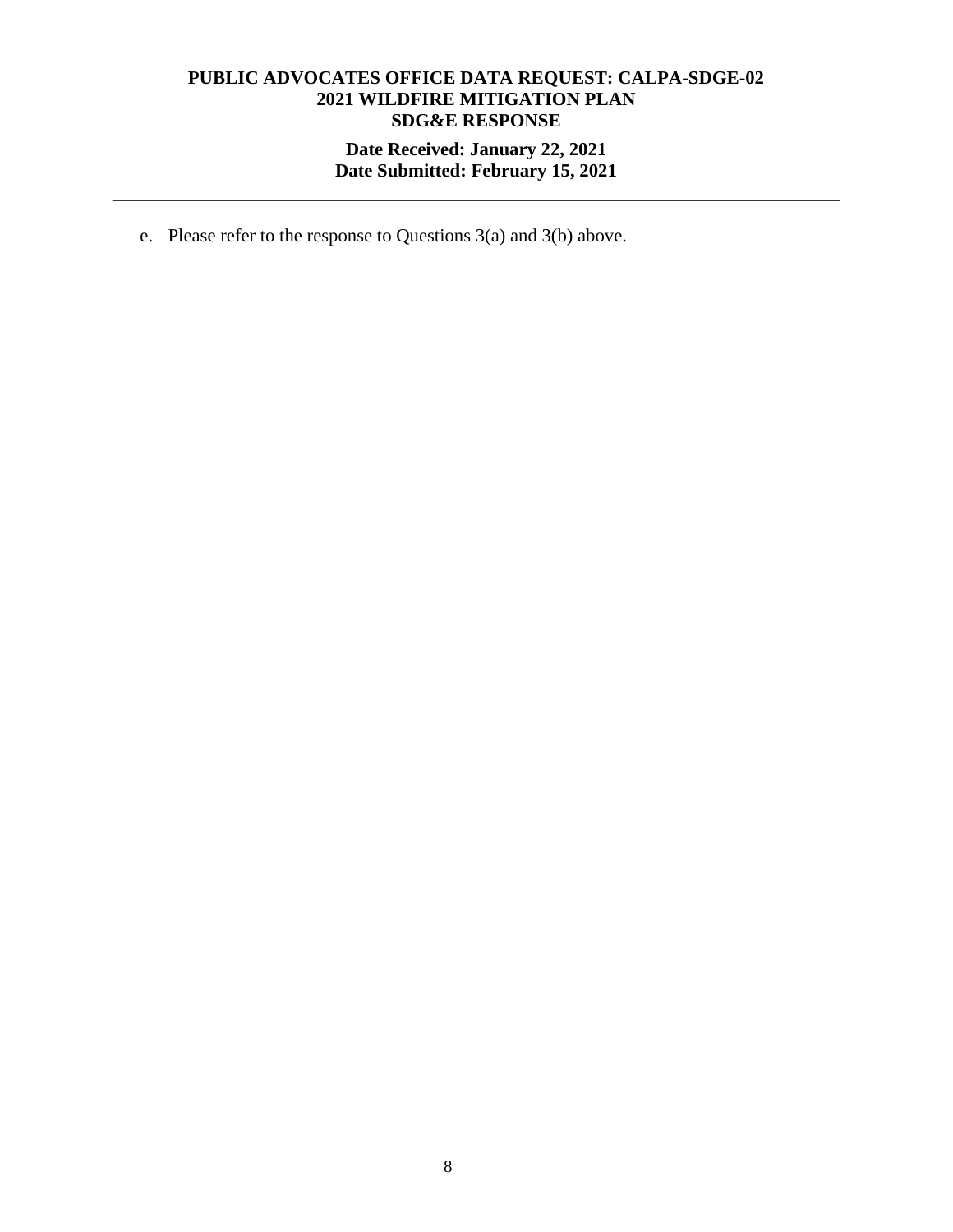## **Date Received: January 22, 2021 Date Submitted: February 15, 2021**

**\_\_\_\_\_\_\_\_\_\_\_\_\_\_\_\_\_\_\_\_\_\_\_\_\_\_\_\_\_\_\_\_\_\_\_\_\_\_\_\_\_\_\_\_\_\_\_\_\_\_\_\_\_\_\_\_\_\_\_\_\_\_\_\_\_\_\_\_\_\_** 

## **QUESTION 4:**

Please provide the following:

a) The average amount of person-hours to perform a single climbing inspection of a transmission tower in 2020.

b) The minimum amount of person-hours spent on a single climbing inspection of a transmission tower in 2020.

c) The total amount of person-hours spent on climbing inspections of transmission towers in 2020.

d) The total number of transmission towers that SDG&E performed climbing inspections on in 2020.

e) The total number of climbing inspections of transmission towers performed in 2020.

f) Please respond to questions  $4(a)$  through  $4(e)$  for:

i. 2018. ii. 2019.

#### **OBJECTION:**

SDG&E objects to this request on the grounds set forth in General Objection Nos. 2, 4, 5, and 7. Subject to the foregoing objections, SDG&E responds as follows.

#### **RESPONSE 4:**

a. The following summarizes the average amount of person-hours to perform a single climbing inspection of a transmission tower:

| Year | <b>Number of Hours</b> |
|------|------------------------|
| 2020 |                        |
| 2019 | 1 ິ                    |
| 2018 | ۱η                     |

b. The following summarizes the minimum amount of person-hours spent on a single climbing inspection of a transmission tower:

| Year | <b>Number of Hours</b> |
|------|------------------------|
|      |                        |
| 2019 |                        |
|      |                        |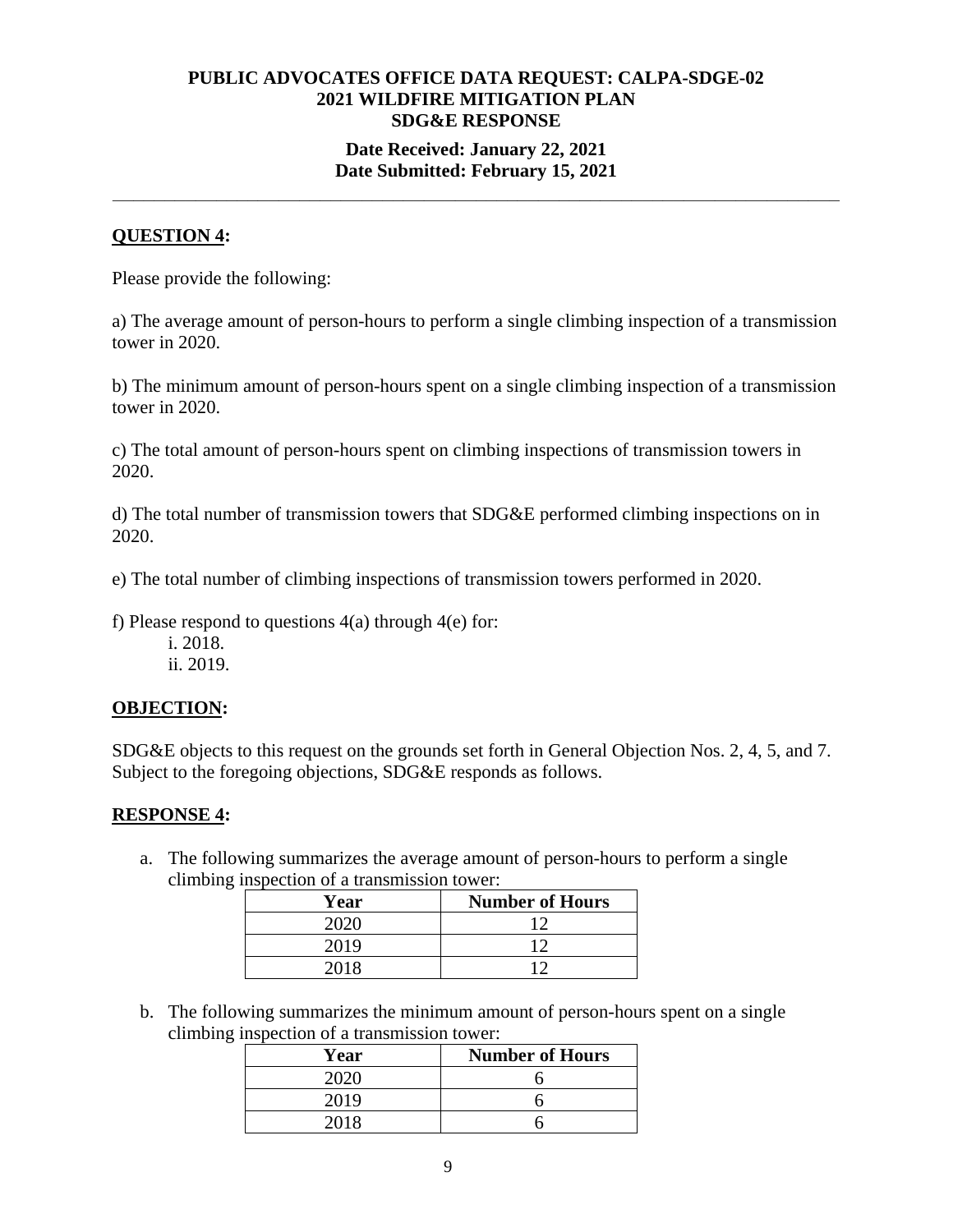### **Date Received: January 22, 2021 Date Submitted: February 15, 2021**

**\_\_\_\_\_\_\_\_\_\_\_\_\_\_\_\_\_\_\_\_\_\_\_\_\_\_\_\_\_\_\_\_\_\_\_\_\_\_\_\_\_\_\_\_\_\_\_\_\_\_\_\_\_\_\_\_\_\_\_\_\_\_\_\_\_\_\_\_\_\_** 

c. The following summarizes the total amount of person-hours spent on climbing inspections of transmission towers:

| Year | <b>Number of Hours</b> |
|------|------------------------|
| 2020 | 576                    |
| 2019 | 564                    |
| 2018 | 528                    |

d. The following summarizes the total number of transmission towers that SDG&E performed climbing inspections on:

| Year | <b>Number of</b>           |
|------|----------------------------|
|      | <b>Transmission Towers</b> |
| 2020 |                            |
| 2019 |                            |
| 2018 |                            |

e. The following summarizes the total number of climbing inspections of transmission towers:

| Year | <b>Number of</b><br><b>Inspections</b> |
|------|----------------------------------------|
| 2020 |                                        |
| 2019 |                                        |
| 2018 |                                        |

f. Please refer to the response to Questions  $4(a)$  and  $4(e)$  above.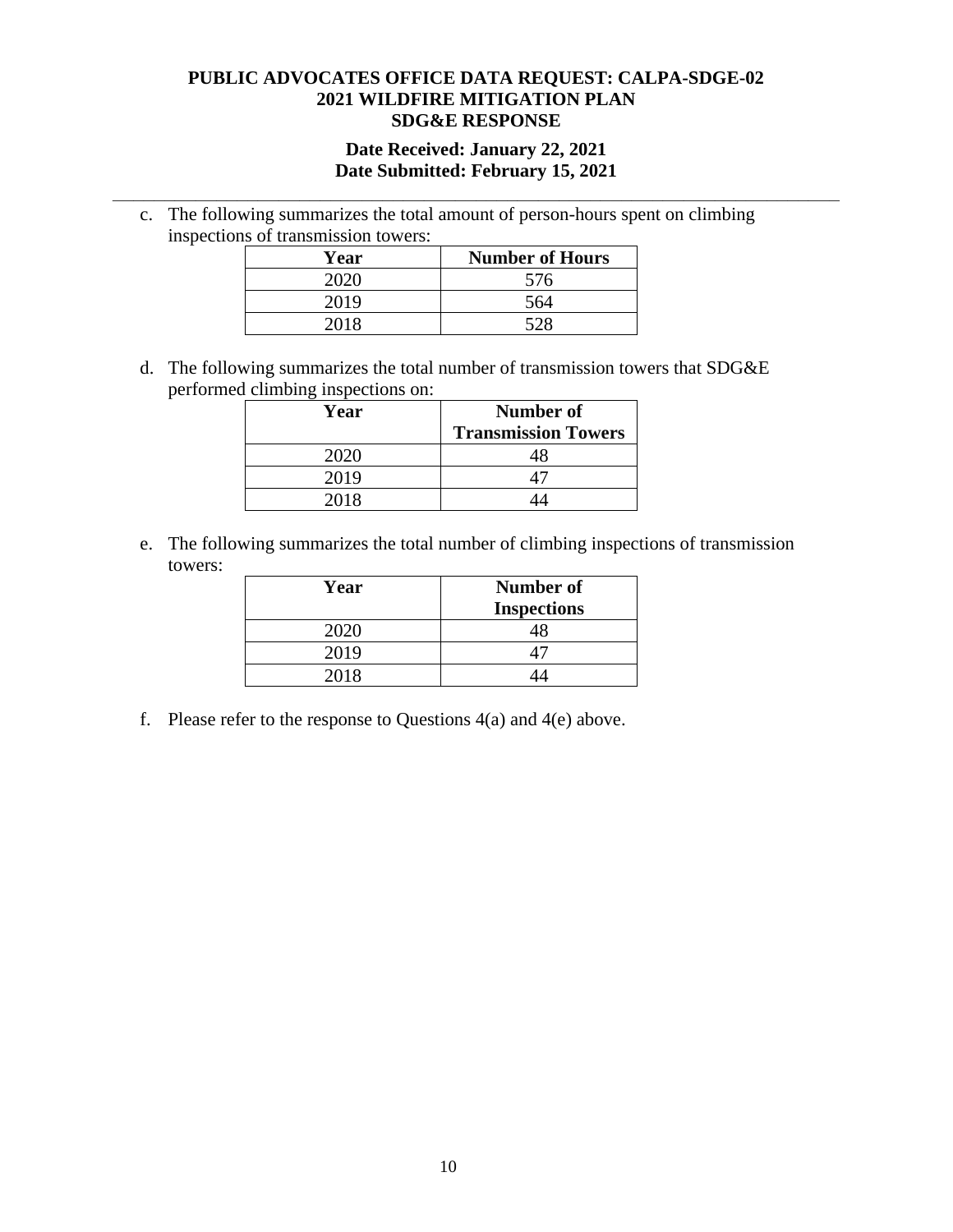## **Date Received: January 22, 2021 Date Submitted: February 15, 2021**

**\_\_\_\_\_\_\_\_\_\_\_\_\_\_\_\_\_\_\_\_\_\_\_\_\_\_\_\_\_\_\_\_\_\_\_\_\_\_\_\_\_\_\_\_\_\_\_\_\_\_\_\_\_\_\_\_\_\_\_\_\_\_\_\_\_\_\_\_\_\_** 

# **QUESTION 5:**

Please provide the following:

a) The average amount of person-hours to perform a single drone inspection of a transmission tower in 2020.

b) The minimum amount of person-hours spent on a single drone inspection of a transmission tower in 2020.

c) The total amount of person-hours spent on drone inspections of transmission towers in 2020.

d) The total number of transmission towers that SDG&E performed drone inspections on in 2020.

e) The total number of drone inspections of transmission towers performed in 2020.

f) Please respond to questions  $5(a)$  through  $5(e)$  for:

i. 2018.

ii. 2019.

## **OBJECTION:**

SDG&E objects to this request on the grounds set forth in General Objection Nos. 2, 4, 5, and 7. Subject to the foregoing objections, SDG&E responds as follows.

## **RESPONSE 5:**

a. The following summarizes the average amount of person-hours to perform a single drone inspection of a transmission tower:

| Year | <b>Number of Hours</b> |
|------|------------------------|
|      | $1 - 1.5$              |
| 2019 | N/A                    |
|      |                        |

b. The following summarizes the minimum amount of person-hours spent on a single drone inspection of a transmission tower:

| Year | <b>Number of Hours</b> |
|------|------------------------|
| 2020 | 30-45 minutes          |
| 2019 | N/A                    |
| 2018 |                        |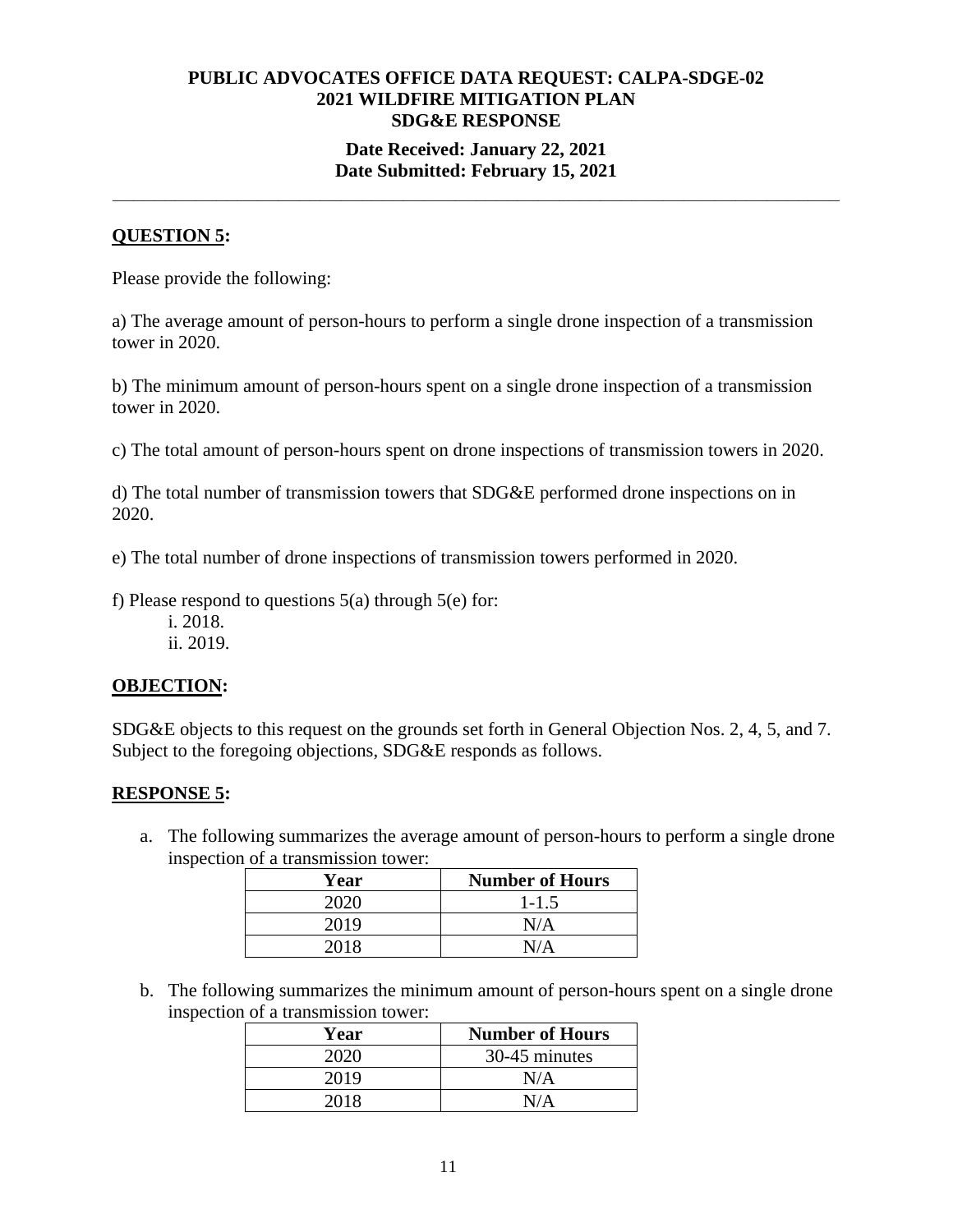### **Date Received: January 22, 2021 Date Submitted: February 15, 2021**

**\_\_\_\_\_\_\_\_\_\_\_\_\_\_\_\_\_\_\_\_\_\_\_\_\_\_\_\_\_\_\_\_\_\_\_\_\_\_\_\_\_\_\_\_\_\_\_\_\_\_\_\_\_\_\_\_\_\_\_\_\_\_\_\_\_\_\_\_\_\_** 

c. The following summarizes the total amount of person-hours spent on drone inspections of transmission towers (for RPIC and visual observer):

| Year | <b>Number of Hours</b> |
|------|------------------------|
| 2020 | 4,641                  |
| 2019 | N/A                    |
| 2018 | $N/\Delta$             |

d. The following summarizes the total number of transmission towers that SDG&E performed climbing inspections on:

| Year | Number of                  |
|------|----------------------------|
|      | <b>Transmission Towers</b> |
| 2020 | 1,460                      |
| 2019 | N/A                        |
| 2018 |                            |

e. The following summarizes the total number of climbing inspections of transmission towers:

| Year | <b>Number of</b><br><b>Inspections</b> |
|------|----------------------------------------|
| 2020 | 1,460                                  |
| 2019 | N/A                                    |
| 2018 | N/A                                    |

f. Please refer to the response to Questions 5(a) and 5(e) above.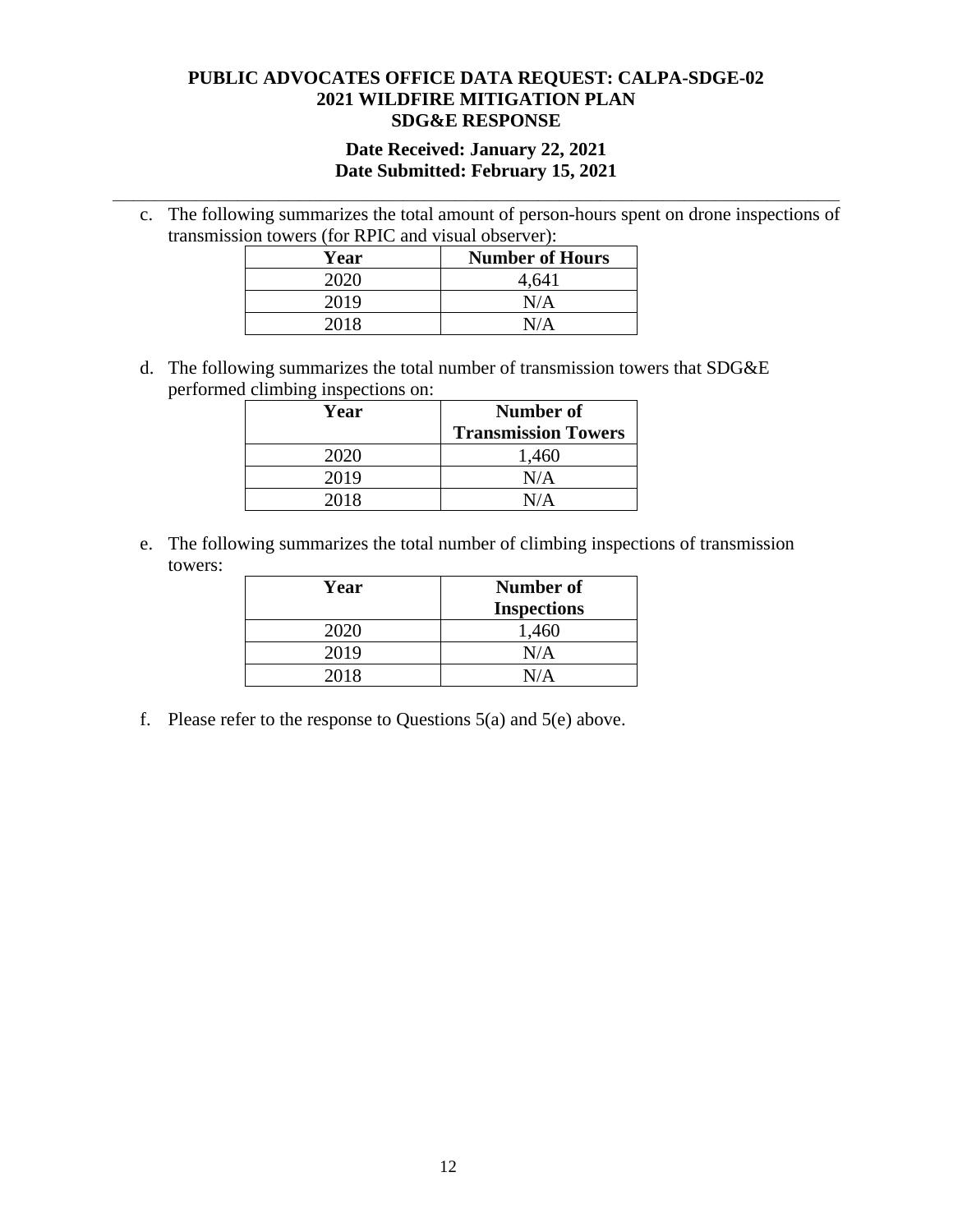## **Date Received: January 22, 2021 Date Submitted: February 15, 2021**

**\_\_\_\_\_\_\_\_\_\_\_\_\_\_\_\_\_\_\_\_\_\_\_\_\_\_\_\_\_\_\_\_\_\_\_\_\_\_\_\_\_\_\_\_\_\_\_\_\_\_\_\_\_\_\_\_\_\_\_\_\_\_\_\_\_\_\_\_\_\_** 

# **QUESTION 6:**

Please provide the following:

a) The average amount of person-hours to perform a single detailed ground inspection of a transmission tower in 2020.

b) The minimum amount of person-hours spent on a single detailed ground inspection of a transmission tower in 2020.

c) The total amount of person-hours spent on detailed ground inspections of transmission towers in 2020.

d) The total number of transmission towers that SDG&E performed detailed ground inspections on in 2020.

e) The total number of detailed ground inspections of transmission towers performed in 2020.

f) Please respond to questions  $6(a)$  through  $6(e)$  for:

i. 2018. ii. 2019.

## **OBJECTION:**

SDG&E objects to this request on the grounds set forth in General Objection Nos. 2, 4, 5, and 7. Subject to the foregoing objections, SDG&E responds as follows.

## **RESPONSE 6:**

a. The following summarizes the average amount of person-hours to perform a single detailed ground inspection of a transmission tower:

| Year | <b>Number of Hours</b> |
|------|------------------------|
| 2020 | 35 minutes             |
| 2019 | 30 minutes             |
| 2018 | 30 minutes             |

b. The following summarizes the minimum amount of person-hours spent on a single detailed ground inspection of a transmission tower:

| Year | <b>Number of Hours</b> |
|------|------------------------|
| 2020 | 10 minutes             |
| 2019 | 10 minutes             |
| 2018 | 10 minutes             |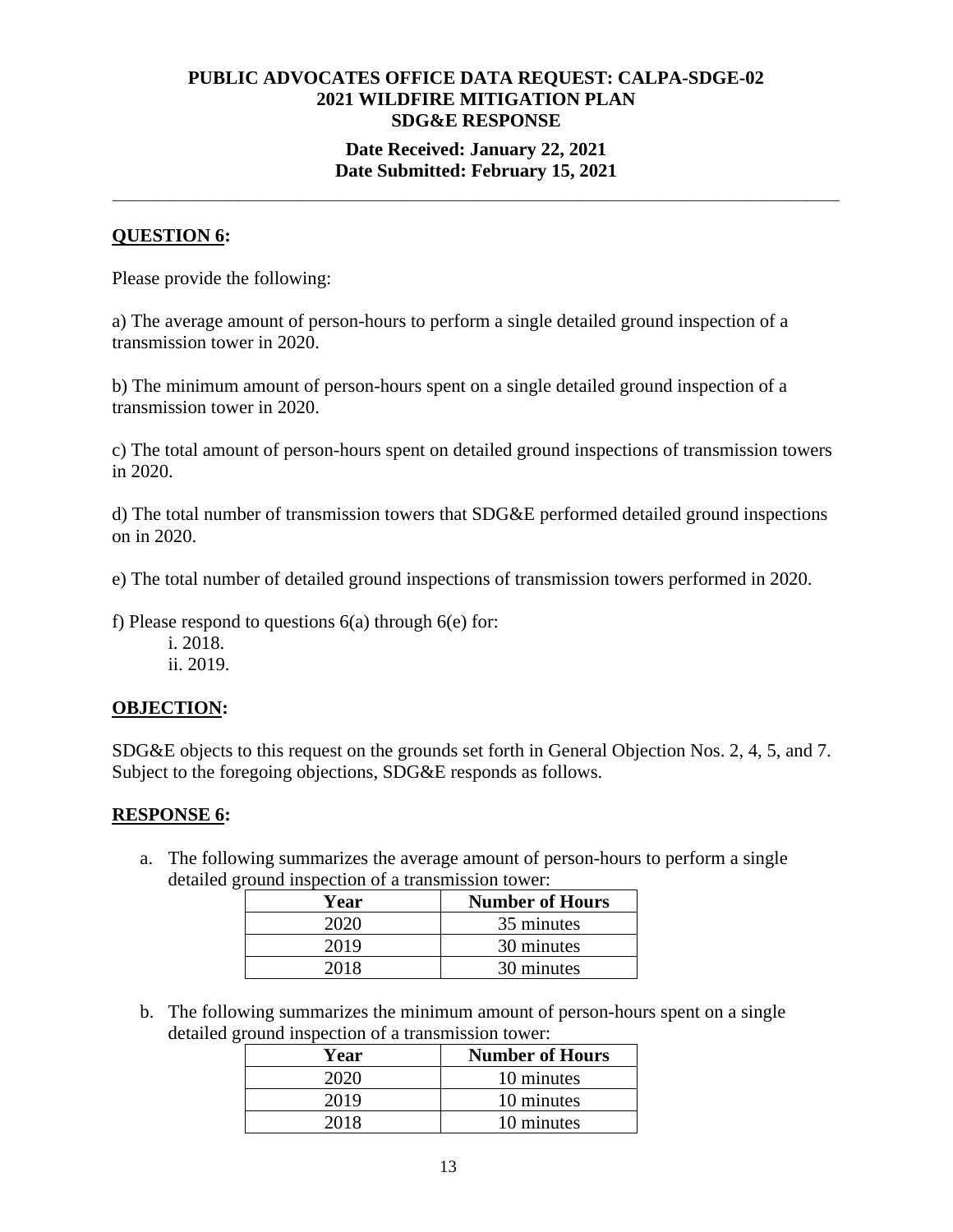### **Date Received: January 22, 2021 Date Submitted: February 15, 2021**

**\_\_\_\_\_\_\_\_\_\_\_\_\_\_\_\_\_\_\_\_\_\_\_\_\_\_\_\_\_\_\_\_\_\_\_\_\_\_\_\_\_\_\_\_\_\_\_\_\_\_\_\_\_\_\_\_\_\_\_\_\_\_\_\_\_\_\_\_\_\_** 

c. The following summarizes the total amount of person-hours spent on detailed ground inspections of transmission towers:

| Year | <b>Number of Hours</b> |
|------|------------------------|
| 2020 | 1,262                  |
| 2019 | 1,188                  |
| 2018 | 1.024                  |

d. The following summarizes the total number of transmission towers that SDG&E performed detailed ground inspections on:

| Year | <b>Number of Structures</b> |
|------|-----------------------------|
| 2020 | 2,163                       |
| 2019 | 2,376                       |
| 2018 | 2 Q4'                       |

e. The following summarizes the total number of detailed ground inspections of transmission towers:

| Year | <b>Number of Structures</b> |
|------|-----------------------------|
| 2020 | 2,163                       |
| 2019 | 2,376                       |
| 2018 |                             |

f. Please refer to the response to Questions  $6(a)$  and  $6(e)$  above.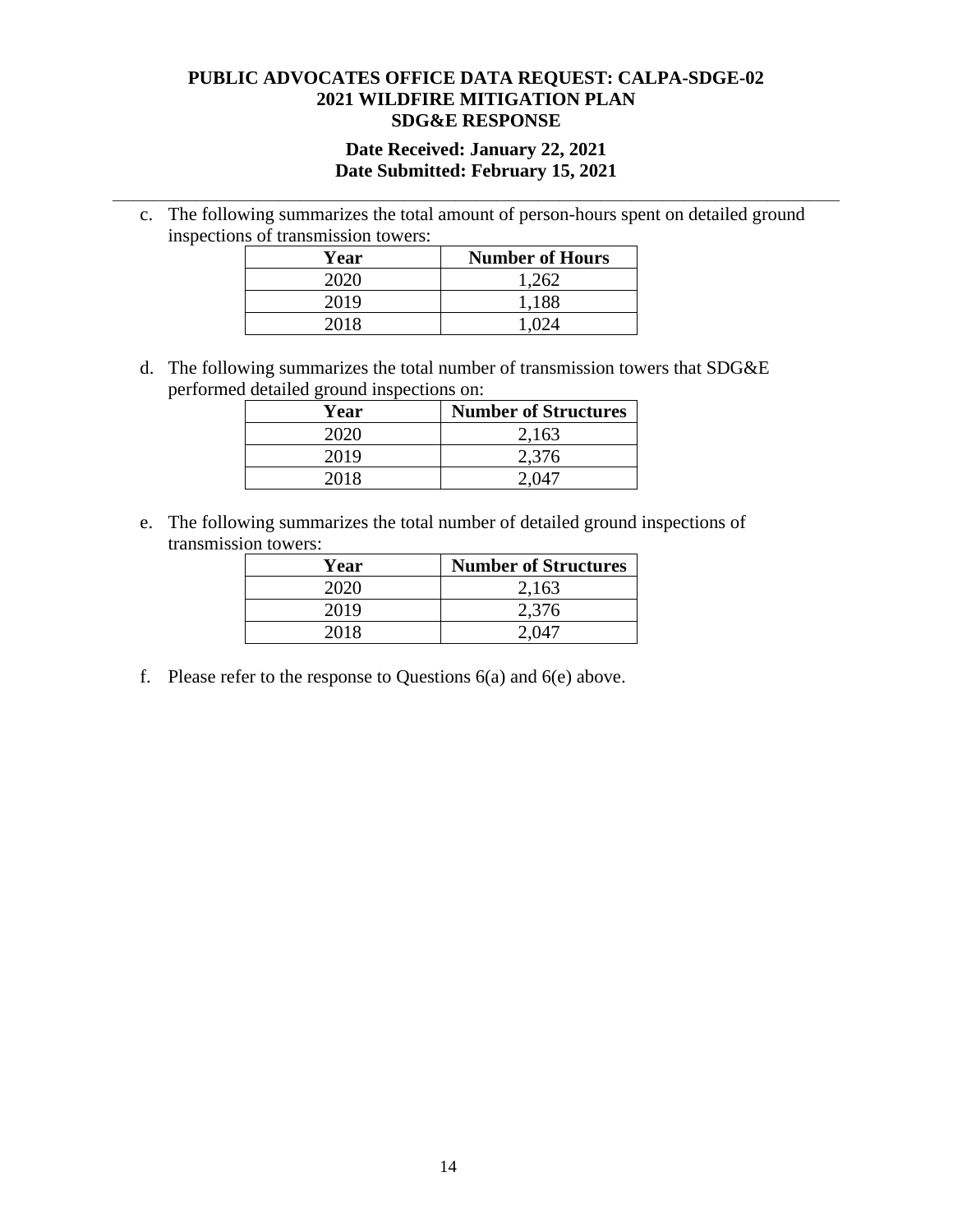## **Date Received: January 22, 2021 Date Submitted: February 15, 2021**

**\_\_\_\_\_\_\_\_\_\_\_\_\_\_\_\_\_\_\_\_\_\_\_\_\_\_\_\_\_\_\_\_\_\_\_\_\_\_\_\_\_\_\_\_\_\_\_\_\_\_\_\_\_\_\_\_\_\_\_\_\_\_\_\_\_\_\_\_\_\_** 

## **QUESTION 7:**

a) How many Level 1 corrective tags were issued as a result of transmission tower climbing inspections in 2020?

b) How many Level 2 corrective tags were issued as a result of transmission tower climbing inspections in 2020?

c) Please respond to questions 7(a) through 7(b) for:

i. 2018. ii. 2019.

#### **OBJECTION:**

SDG&E objects to this request on the grounds set forth in General Objection Nos. 2, 4, 5, and 7. Subject to the foregoing objections, SDG&E responds as follows.

#### **RESPONSE 7:**

a. The following summarizes the number of Level 1 corrective tags issued as a result of transmission tower climbing inspections:

| Year | <b>Number of Tags</b> |
|------|-----------------------|
| 2020 |                       |
| 2019 |                       |
| 2018 |                       |

b. The following summarizes the number of Level 2 corrective tags issued as a result of transmission tower climbing inspections:

| Year | <b>Number of Tags</b> |
|------|-----------------------|
| շտշո |                       |
| 2019 |                       |
| 2018 |                       |

c. Please refer to the response to Questions 7(a) and 7(b) above.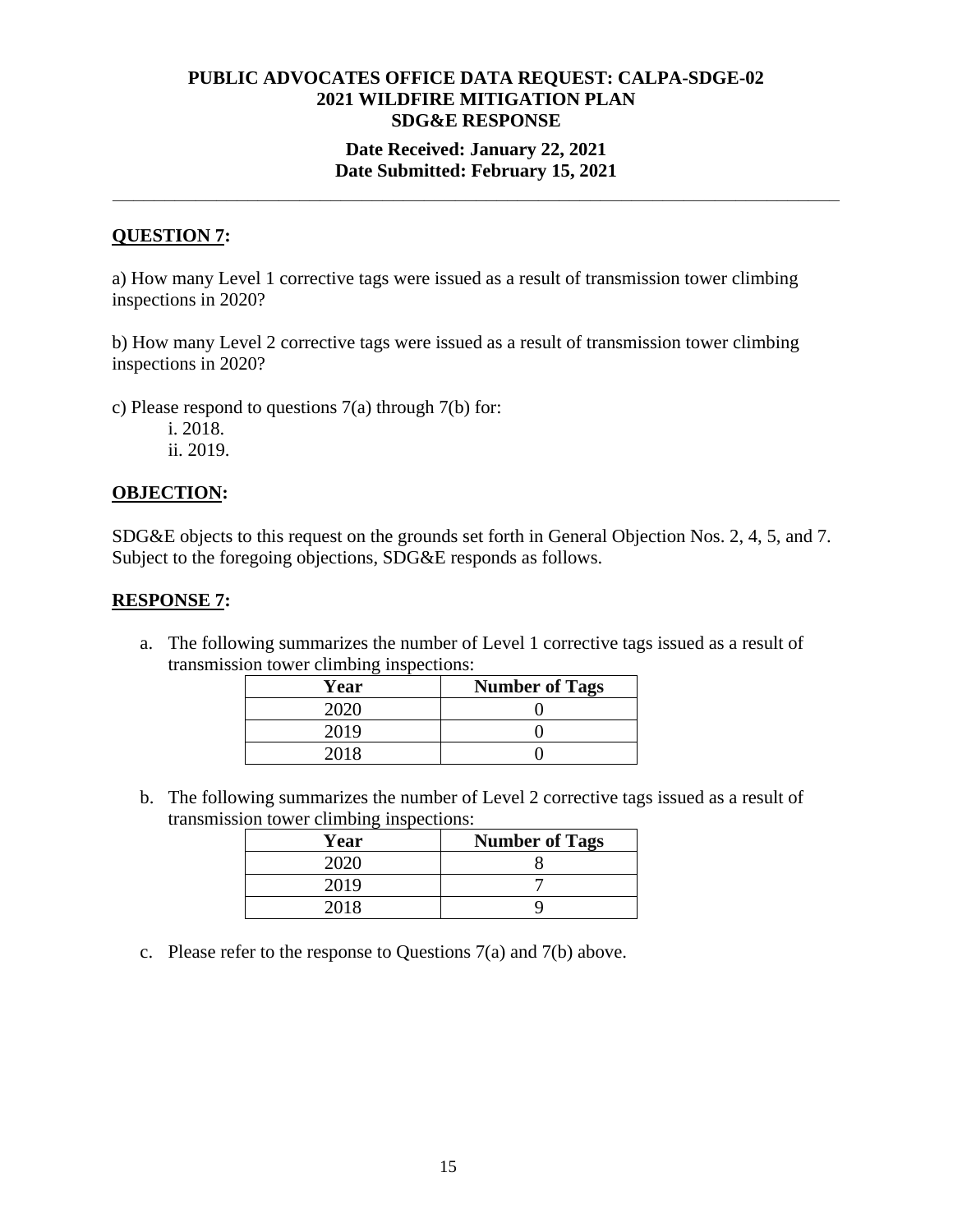## **Date Received: January 22, 2021 Date Submitted: February 15, 2021**

**\_\_\_\_\_\_\_\_\_\_\_\_\_\_\_\_\_\_\_\_\_\_\_\_\_\_\_\_\_\_\_\_\_\_\_\_\_\_\_\_\_\_\_\_\_\_\_\_\_\_\_\_\_\_\_\_\_\_\_\_\_\_\_\_\_\_\_\_\_\_** 

## **QUESTION 8:**

a) How many Level 1 corrective tags were issued as a result of transmission tower drone inspections in 2020?

b) How many Level 2 corrective tags were issued as a result of transmission tower drone inspections in 2020?

c) Please respond to questions 8(a) through 8(b) for:

i. 2018. ii. 2019.

#### **OBJECTION:**

SDG&E objects to this request on the grounds set forth in General Objection Nos. 2, 4, 5, and 7. Subject to the foregoing objections, SDG&E responds as follows.

#### **RESPONSE 8:**

a. The following summarizes the number of Level 1 corrective tags issued as a result of transmission tower drone inspections:

| Year        | <b>Number of Tags</b> |
|-------------|-----------------------|
| <u>ാറാറ</u> |                       |
| 2019        |                       |
| 201 R       |                       |

b. The following summarizes the number of Level 2 corrective tags issued as a result of transmission tower drone inspections:

| Year | <b>Number of Tags</b> |
|------|-----------------------|
| 2020 | 1 Q                   |
| 2019 |                       |
| 2018 |                       |

c. Please refer to the response to Questions 8(a) and 8(b) above.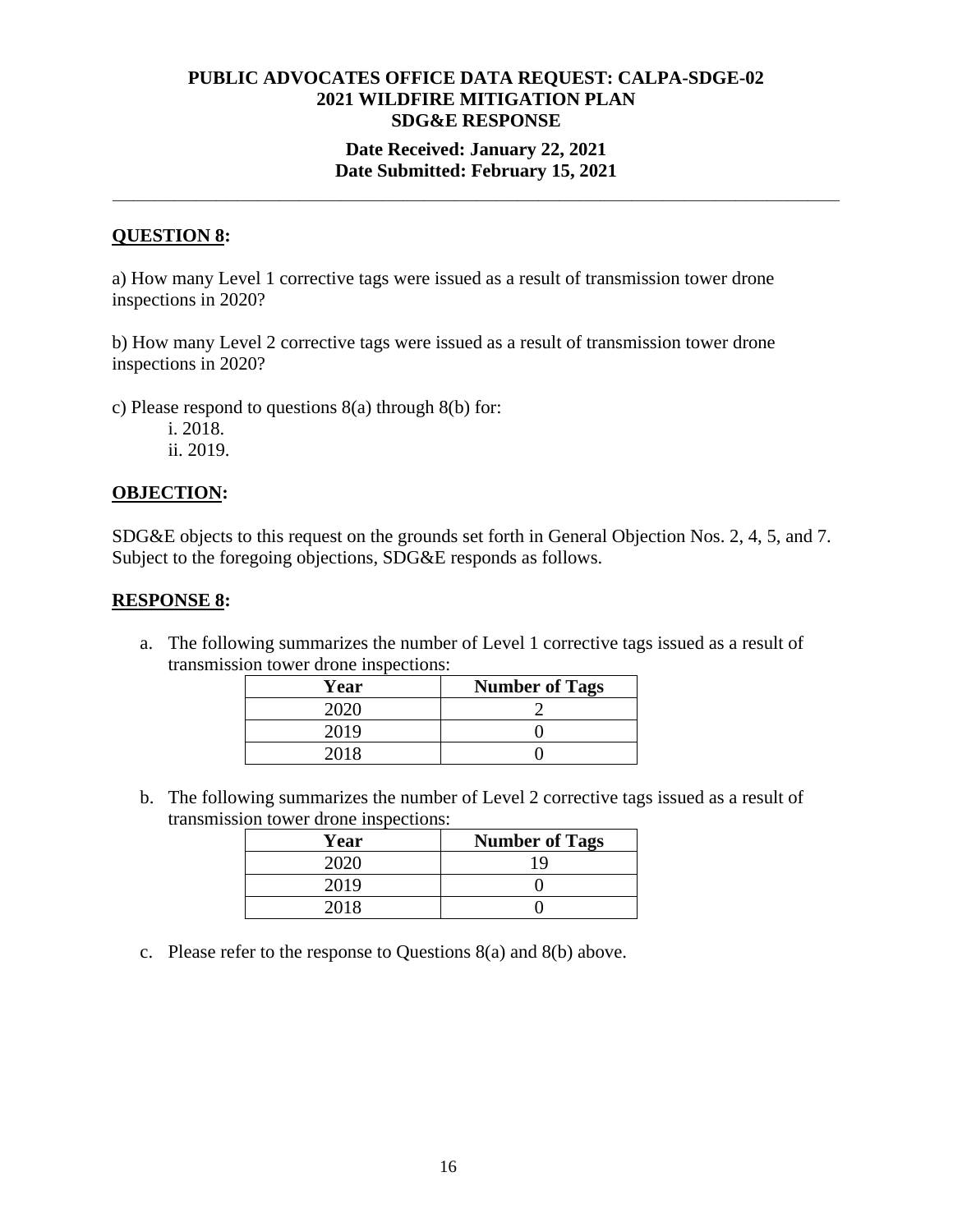## **Date Received: January 22, 2021 Date Submitted: February 15, 2021**

**\_\_\_\_\_\_\_\_\_\_\_\_\_\_\_\_\_\_\_\_\_\_\_\_\_\_\_\_\_\_\_\_\_\_\_\_\_\_\_\_\_\_\_\_\_\_\_\_\_\_\_\_\_\_\_\_\_\_\_\_\_\_\_\_\_\_\_\_\_\_** 

## **QUESTION 9:**

a) How many Level 1 corrective tags were issued as a result of transmission tower detailed ground inspections in 2020?

b) How many Level 2 corrective tags were issued as a result of transmission tower detailed ground inspections in 2020?

c) Please respond to questions 9(a) through 9(b) for:

i. 2018. ii. 2019.

#### **OBJECTION:**

SDG&E objects to this request on the grounds set forth in General Objection Nos. 2, 4, 5, and 7. Subject to the foregoing objections, SDG&E responds as follows.

#### **RESPONSE 9:**

a. The following summarizes the number of Level 1 corrective tags issued as a result of transmission tower detailed ground inspections:

| Year | <b>Number of Tags</b> |
|------|-----------------------|
| ാറാല |                       |
| 2019 |                       |
|      |                       |

b. The following summarizes the number of Level 2 corrective tags issued as a result of transmission tower detailed ground inspections:

| Year | <b>Number of Tags</b> |
|------|-----------------------|
|      | 344                   |
| 2019 | 216                   |
| 2018 |                       |

c. Please refer to the response to Questions 9(a) and 9(b) above.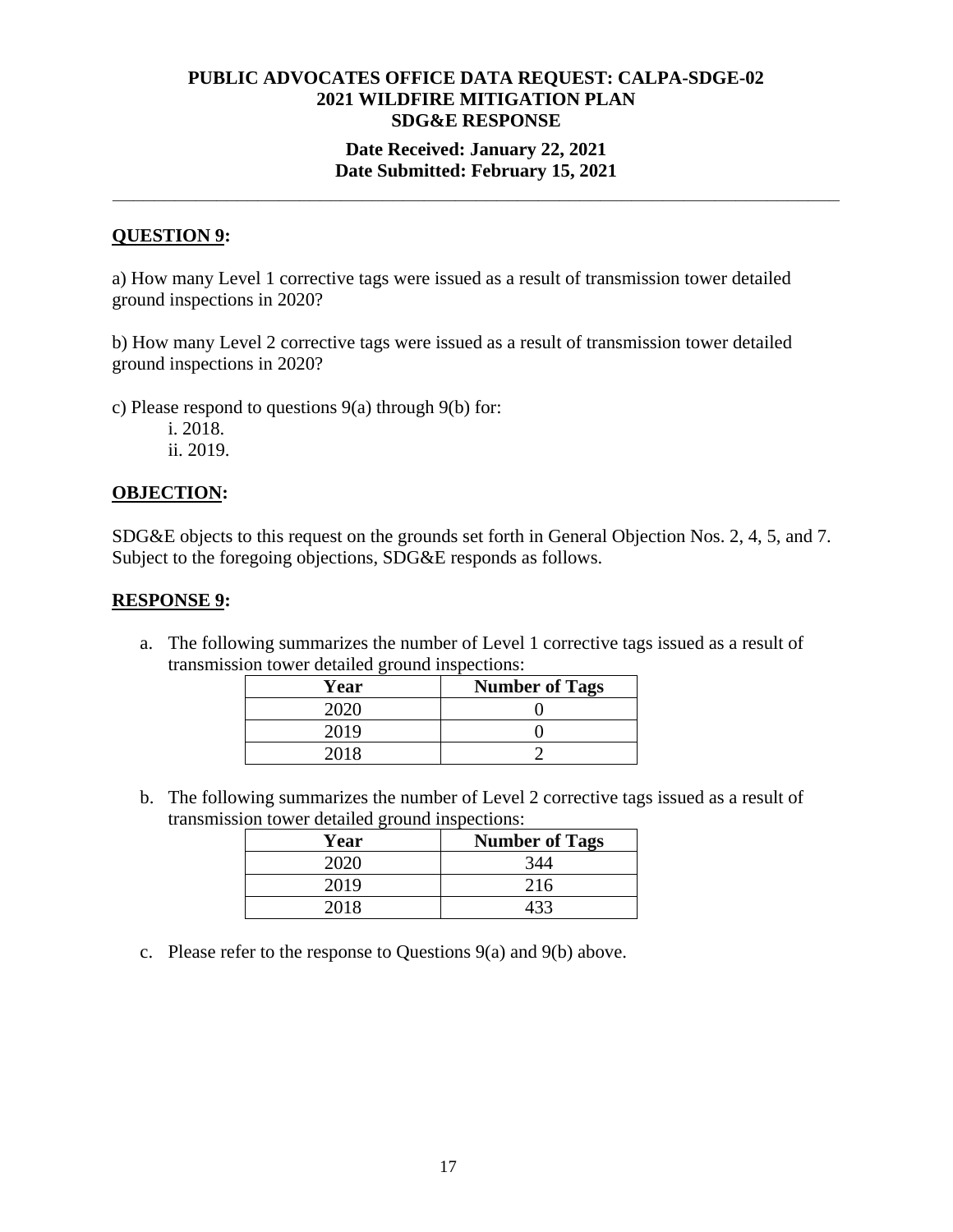## **Date Received: January 22, 2021 Date Submitted: February 15, 2021**

**\_\_\_\_\_\_\_\_\_\_\_\_\_\_\_\_\_\_\_\_\_\_\_\_\_\_\_\_\_\_\_\_\_\_\_\_\_\_\_\_\_\_\_\_\_\_\_\_\_\_\_\_\_\_\_\_\_\_\_\_\_\_\_\_\_\_\_\_\_\_** 

## **QUESTION 10:**

a) How many Level 1 corrective tags were issued as a result of work verification or quality control of transmission tower climbing inspections in 2020?

b) How many Level 2 corrective tags were issued as a result of work verification or quality control of transmission tower climbing inspections in 2020?

c) Please respond to questions 10(a) through 10(b) for:

i. 2018. ii. 2019.

## **OBJECTION:**

SDG&E objects to this request on the grounds set forth in General Objection Nos. 2, 4, 5, and 7. Subject to the foregoing objections, SDG&E responds as follows.

## **RESPONSE 10:**

Between 2018 and 2020, no corrective tags were issued as a result of work verification or quality control.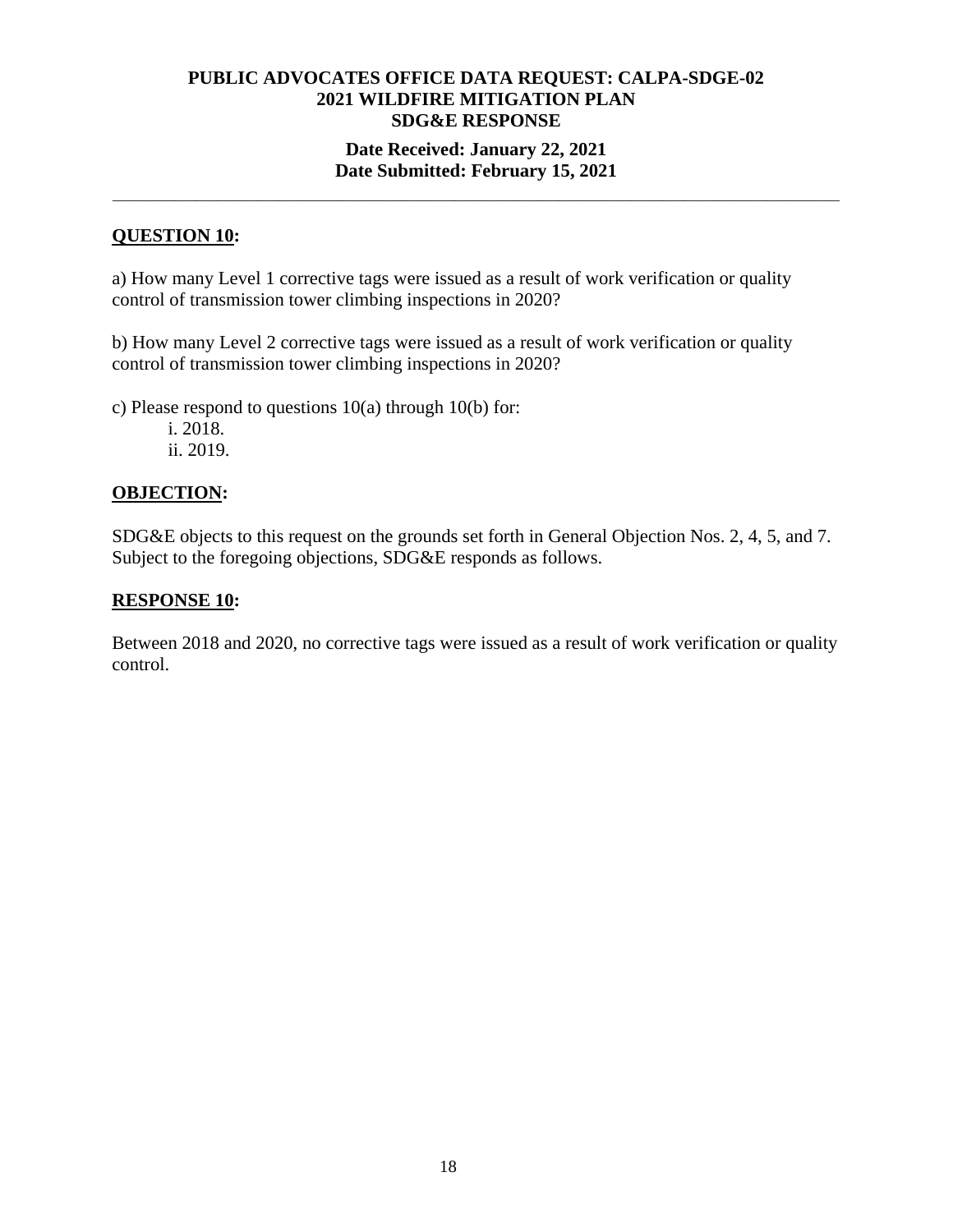## **Date Received: January 22, 2021 Date Submitted: February 15, 2021**

**\_\_\_\_\_\_\_\_\_\_\_\_\_\_\_\_\_\_\_\_\_\_\_\_\_\_\_\_\_\_\_\_\_\_\_\_\_\_\_\_\_\_\_\_\_\_\_\_\_\_\_\_\_\_\_\_\_\_\_\_\_\_\_\_\_\_\_\_\_\_** 

# **QUESTION 11:**

a) How many Level 1 corrective tags were issued as a result of work verification or quality control of transmission tower drone inspections in 2020?

b) How many Level 2 corrective tags were issued as a result of work verification or quality control of transmission tower drone inspections in 2020?

c) Please respond to questions 11(a) through 11(b) for:

i. 2018. ii. 2019.

## **OBJECTION:**

SDG&E objects to this request on the grounds set forth in General Objection Nos. 2, 4, 5, and 7. Subject to the foregoing objections, SDG&E responds as follows.

## **RESPONSE 11:**

Between 2018 and 2020, no corrective tags were issued as a result of work verification or quality control.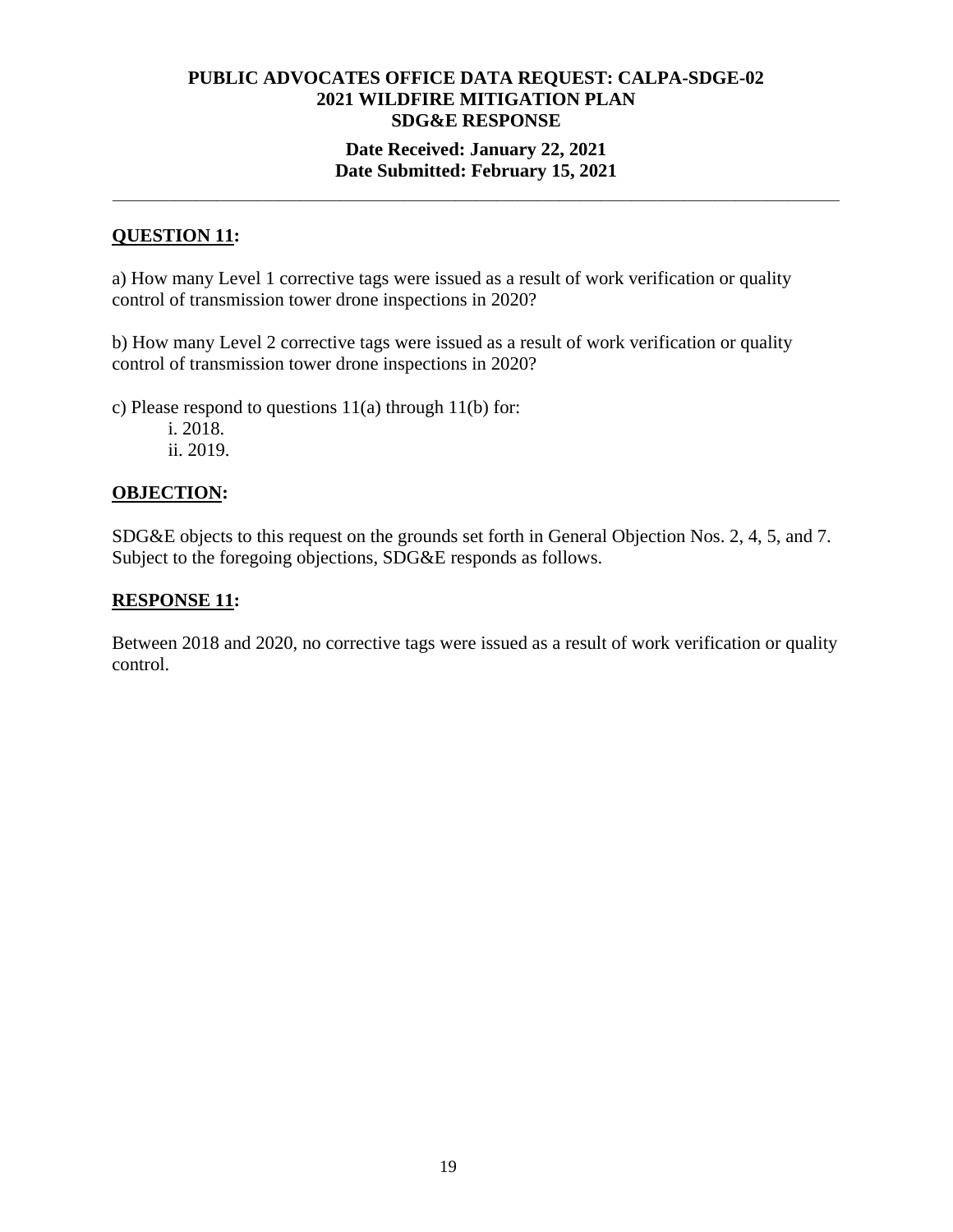## **Date Received: January 22, 2021 Date Submitted: February 15, 2021**

**\_\_\_\_\_\_\_\_\_\_\_\_\_\_\_\_\_\_\_\_\_\_\_\_\_\_\_\_\_\_\_\_\_\_\_\_\_\_\_\_\_\_\_\_\_\_\_\_\_\_\_\_\_\_\_\_\_\_\_\_\_\_\_\_\_\_\_\_\_\_** 

# **QUESTION 12:**

a) How many Level 1 corrective tags were issued as a result of work verification or quality control of transmission tower detailed ground inspections in 2020?

b) How many Level 2 corrective tags were issued as a result of work verification or quality control of transmission tower detailed ground inspections in 2020?

c) Please respond to questions 12(a) through 12(b) for:

i. 2018. ii. 2019.

## **OBJECTION:**

SDG&E objects to this request on the grounds set forth in General Objection Nos. 2, 4, 5, and 7. Subject to the foregoing objections, SDG&E responds as follows.

## **RESPONSE 12:**

Between 2018 and 2020, no corrective tags were issued as a result of work verification or quality control.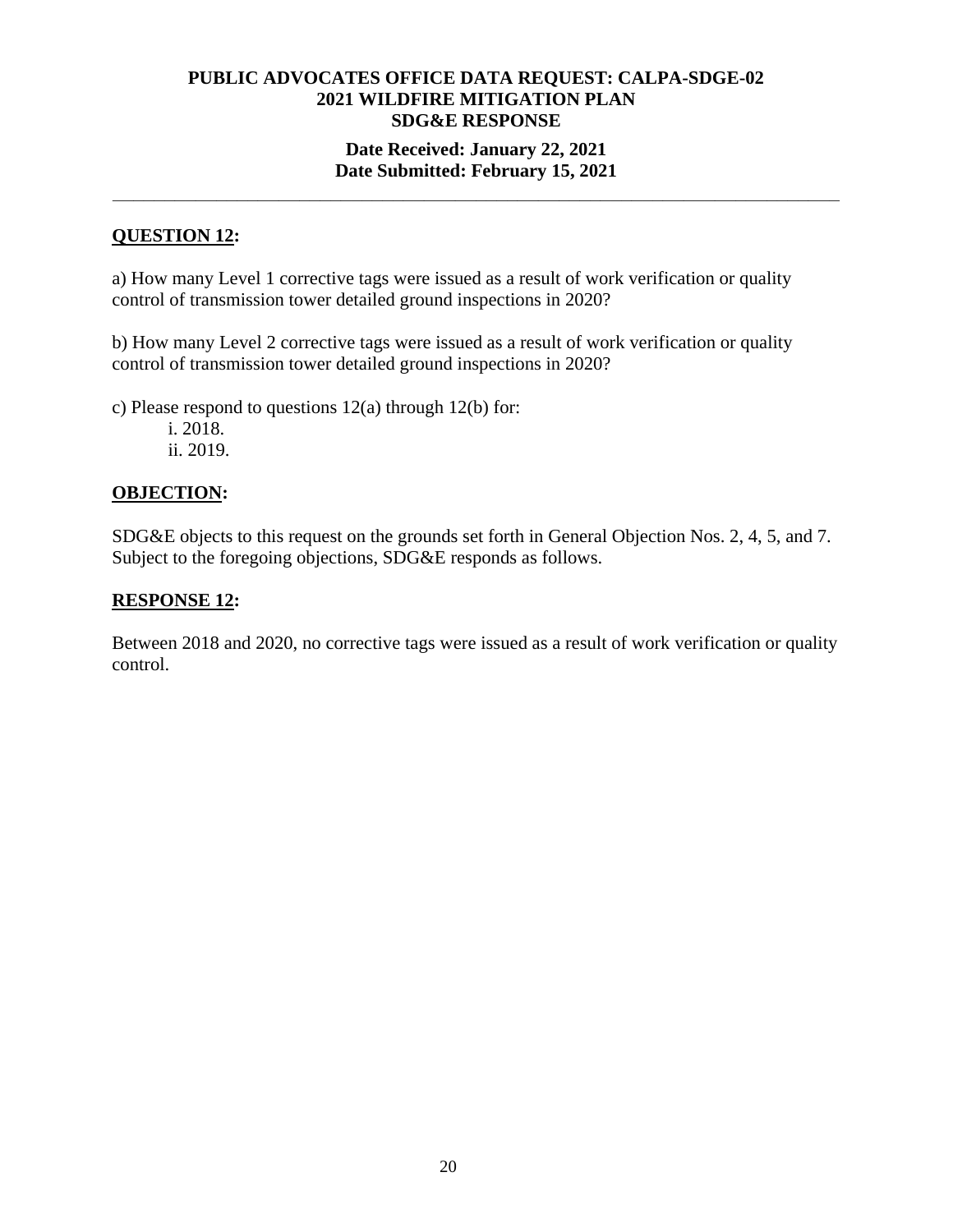## **Date Received: January 22, 2021 Date Submitted: February 15, 2021**

**\_\_\_\_\_\_\_\_\_\_\_\_\_\_\_\_\_\_\_\_\_\_\_\_\_\_\_\_\_\_\_\_\_\_\_\_\_\_\_\_\_\_\_\_\_\_\_\_\_\_\_\_\_\_\_\_\_\_\_\_\_\_\_\_\_\_\_\_\_\_** 

# **QUESTION 13:**

Please provide:

a) All current training materials that  $SDG&E$  uses to train inspectors<sup>1</sup> for transmission tower inspections.2

b) All current guidelines, protocols, and checklists that SDG&E directs its inspectors to use for transmission tower inspections.

## **OBJECTION:**

SDG&E objects to this request on the grounds set forth in General Objection Nos. 2, 4, 5, and 7. Subject to the foregoing objections, SDG&E responds as follows.

## **RESPONSE 13:**

a. Please refer to "2021WMP CalPA-SDGE DR2 Q13.zip."

For detailed transmission inspections and climbing inspections, SDG&E currently uses internal transmission lineman as opposed to contractors to perform these inspections. Those who are qualified to perform these inspections are all journeyman lineman who undergo trainings throughout the year to maintain their skill set as a lineman. Trainings for these detailed and climbing inspections all occur through field training. Inspectors are trained by construction supervisors, leads, and foreman with the assistance of highly experienced inspectors to ensure all inspectors fully understand the role and the expectations. During this training, the transmission patrol components and conditions tables are reviewed in detail to ensure all inspectors understand what they are to look for. High severity issues identified in the field are discussed in biweekly safety meetings so all lineman and inspectors are aware for any inspection work they may be completing but also to act as a second set of eyes when performing routine maintenance work.

For climbing inspections, the climbing inspection notebook is utilized for documenting the key inspection items looked at as well as completion for each structure. Prior to the beginning of each inspection, the crew's working foreman will have a tailgate to review the scope of the inspection, safety, and all crew members responsibilities. The discussed scope includes climbers' responsibilities to verify bolts have been tightened as well as complete a full, detailed inspection of the tower. All bolts that were noted as loose and all conditions identified that can be repaired in the field with material brought to the site

<sup>1</sup> "Inspectors" include employees and contractors that perform climbing, drone, or detailed ground inspectors.

<sup>2</sup> "Inspections" include climbing, drone, and detailed ground inspections.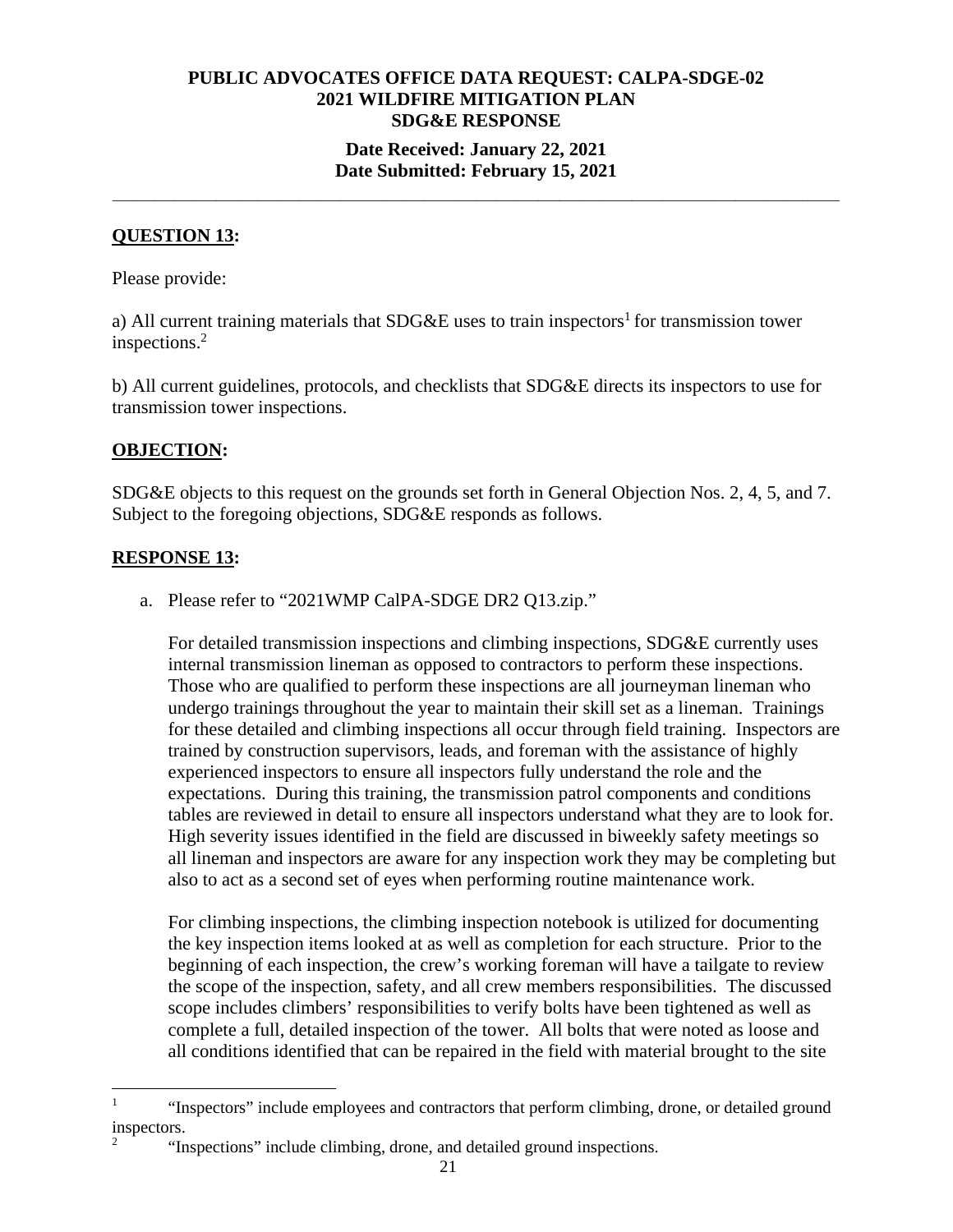## **Date Received: January 22, 2021 Date Submitted: February 15, 2021**

**\_\_\_\_\_\_\_\_\_\_\_\_\_\_\_\_\_\_\_\_\_\_\_\_\_\_\_\_\_\_\_\_\_\_\_\_\_\_\_\_\_\_\_\_\_\_\_\_\_\_\_\_\_\_\_\_\_\_\_\_\_\_\_\_\_\_\_\_\_\_** 

are completed in the field by these crews as part of the inspection. All other conditions which may require hot-end work or an outage are entered into the maintenance program to be completed in accordance with GO requirements.

b. Please refer to "2021WMP CalPA-SDGE DR2 Q13.zip."